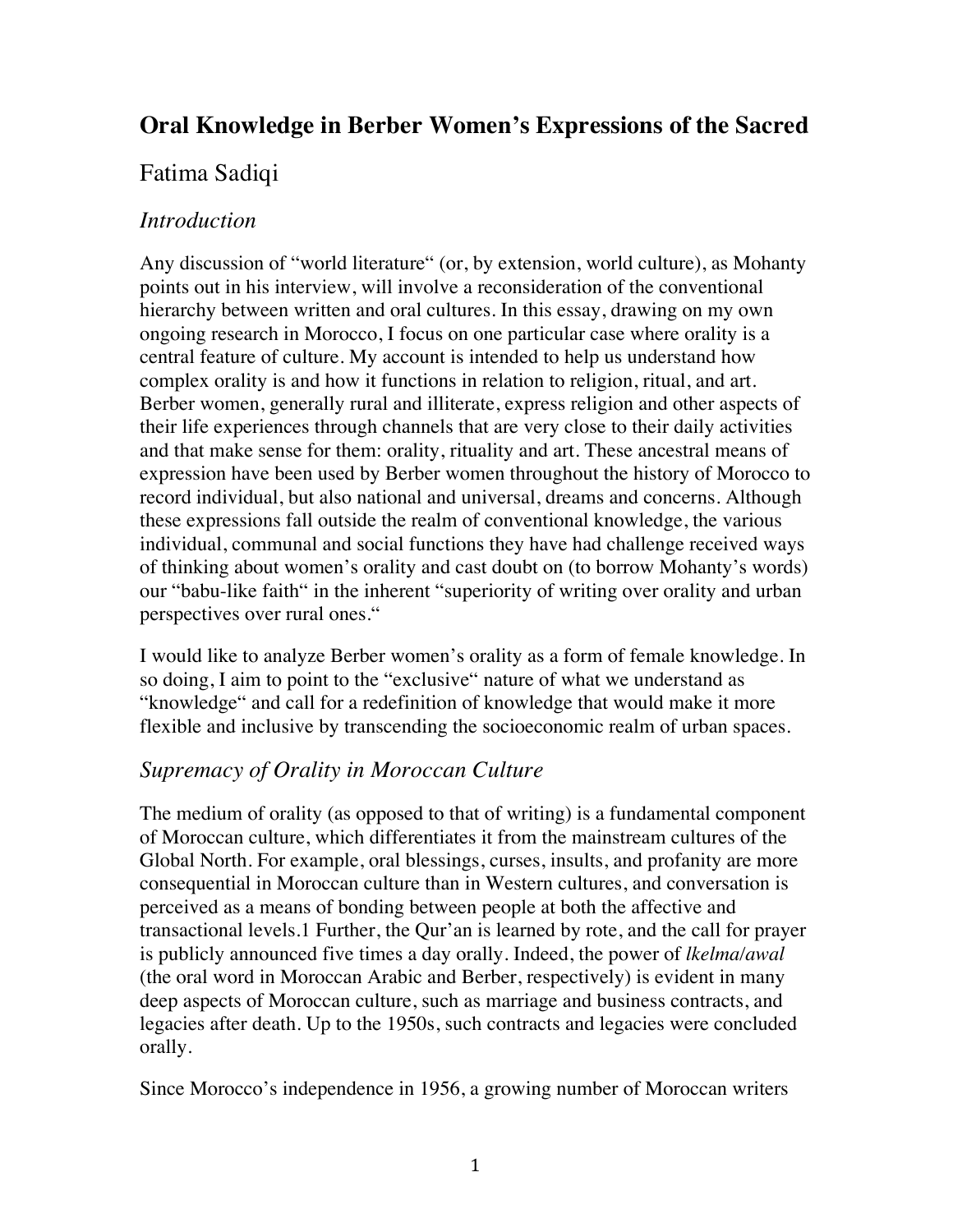and intellectuals have started to reclaim orality as a necessary nourishing component of written literature. Two important texts are Driss Charibi's novel *La Civilisation, Ma Mère!...(1972)* and Mohamed Khair Eddine's novel *Légende et Vie d'Agoun'chich* (1984). Both novels highlight orality as a defining substratum that characterizes Moroccan postcolonial Arabophone and Francophone literature.

Orality is also a medium of expressing the self and its reactions to its immediate and larger contexts. As such, orality becomes "oral literature," a genre that is strong and alive in Morocco. For example, oral storytellers are often seen in the market places, cafes, but also in homes; and centuries- old poetry is still recited among literate and illiterate people. These "social writings" (Ong 1982; Henige 1988, Folley 1991) are receiving more and more attention within the trend of the new historicism, which is closely linked to realism and supported by psychological and sociological accounts of everyday facts. These "writings" reflect genuine skills that are no less powerful than writing skills, as Chetrit (to appear) states:

[...] Orality displays complex cognitive processes skills in the minds of the illiterate as well as of the literate, and that it is central in every kind of knowledge, because of the elaborating and retrieving skills it requires. It also necessitates cognitive and personal skills, which are not totally innate but are acquired from formal and informal training.

Oral literature is full of the mysteries that are dismissed by Western mo- dernity: demons and other supernatural agents intervening in the lives of humans, ecstatic dreams, miracle cures, and superstition. This literature is continually presented, represented, and exhibited in a recursive way as the images and symbols constituting the core system of Moroccan cultural themes tend to recur in an infinite number of distinct and original expres- sions, exhibitions, and texts. The representations in oral literature are often combinations of these cultural themes. The symbolic formations and the systems of representations that are transmitted by oral literature are so re- vealing that they may be qualified as a new subversive genre (Sadiqi 2003).

Oral literature falls outside the "official" literature in Morocco and is both more complex and less accessible than it. This literature is in most cases produced by poor illiterate men and women who do not have an official voice. It is marginalized because it does not meet the "modern" needs of Moroccan society, among which using the written medium.

Attitude to orality in Morocco is ambivalent. Orality is perceived as both a "degenerate," "vulgar" and "lower class" medium of expression, as well as a powerful symbol identity and "authenticity." The negative attitude to orality originates in the fact that it is transmitted by non-prestigious mother tongues (Berber and Moroccan Arabic), and the positive attitude originates in the fact that orality is what distinguishes Moroccan culture from Western literate cultures in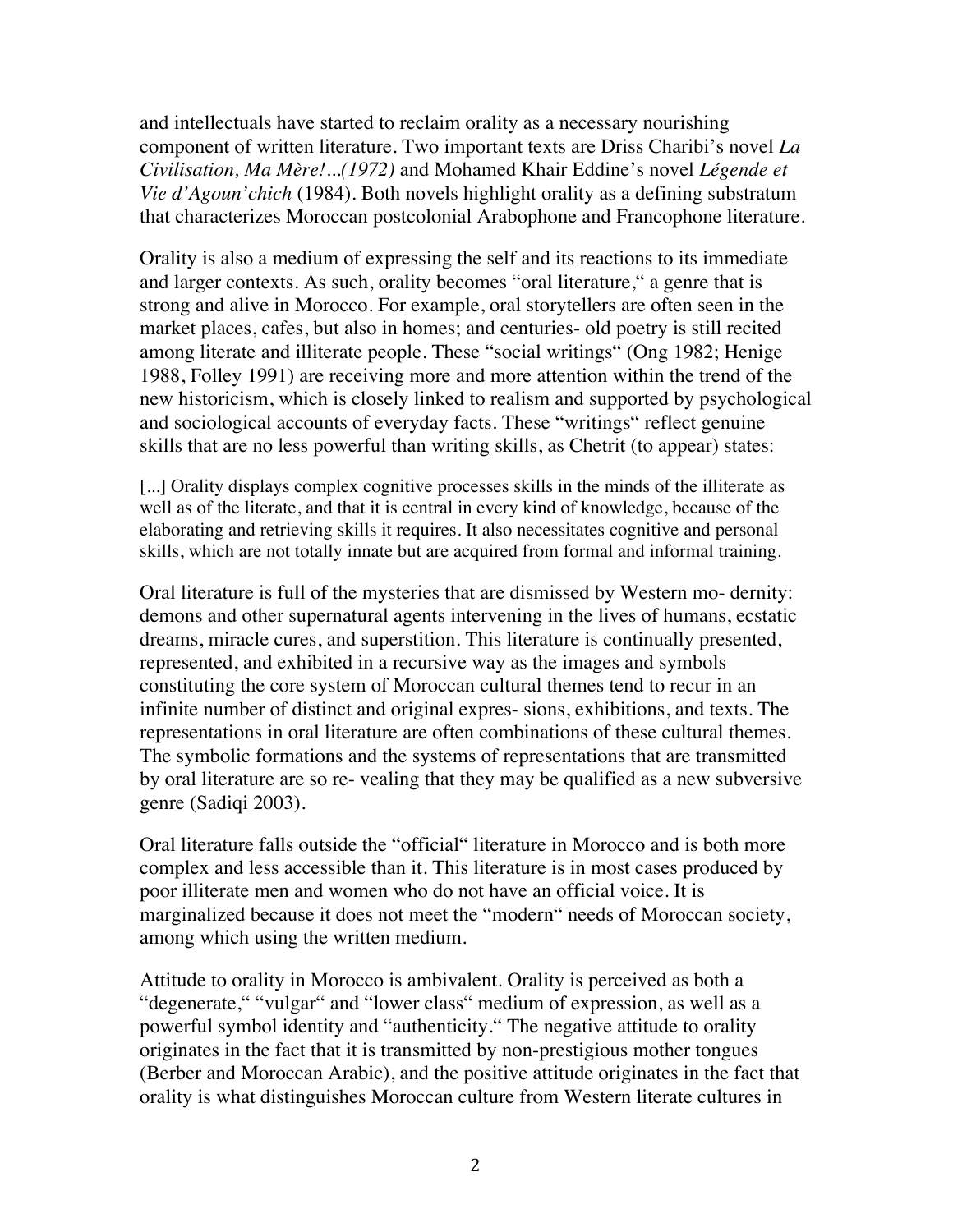cross-cultural encounters.

## *The Berber Language and Women as the Backbone of Orality in Morocco*

Orality is associated more with women than with men in Morocco. Women keep households together, raise children, transmit and recreate the tradi- tions and values that characterize Moroccan culture. Moroccan women are conscious of the significance of this role and thus use oral literature to both carry out their social duties and express their inner selves (Sadiqi 2003). As orality is also related to illiteracy and as the majority of illiterates in Mo- rocco are women, the latter express their inner self, transmit various types of knowledge to their children, and communicate with the world outside home exclusively through the oral medium. The written medium is gener- ally perceived by these women as alien; and even when the written lan- guages (Standard Arabic and French2) are used orally in the audio-visual media, non-literate women do not readily identify with these languages.3

Moroccan society is regulated by a deep and pervasive space-based patriarchy (Mernissi 1975) which distances women and their modes of expression from the public spheres of authority. In such a context, critical assumptions, historical circumstances, and ideologies have not been sympathetic to oral literature in general and women's literature in particular. This fact has deeply affected the ability of men and women to appreciate female oral literature. The way Moroccan women express themselves (orally or in writing) needs to be seen against the general socio-cultural context in which they live. Many women were and are still misunderstood and, hence, distanced from canon-building; these women emerged at the margin of Moroccan society and were (and are) doubly "other": as women and as individuals who live a peculiar tension between the oral and the written mediums.

As such, women's orality highlights the tension between the written and the oral discourses in Morocco and makes ordinary "trivial" texts problematize canonical texts by claiming that just as women have a specific way of writing (in Cixous' sense), they have a specific way of "speaking" and "telling" (Kapchan 1996). This female way of speaking displaces the laws of both gender and genre in the Moroccan context.

Orality is also related to the two mother tongues in Morocco (Berber and Moroccan Arabic). Indeed, the unique place of orality in Morocco is largely due to the fact that the two mother tongues used in this country (Moroccan Arabic and Berber) are oral4. The tight link between non-written mother tongues and orality positions the latter at the center of the Moroccan speech community's sensory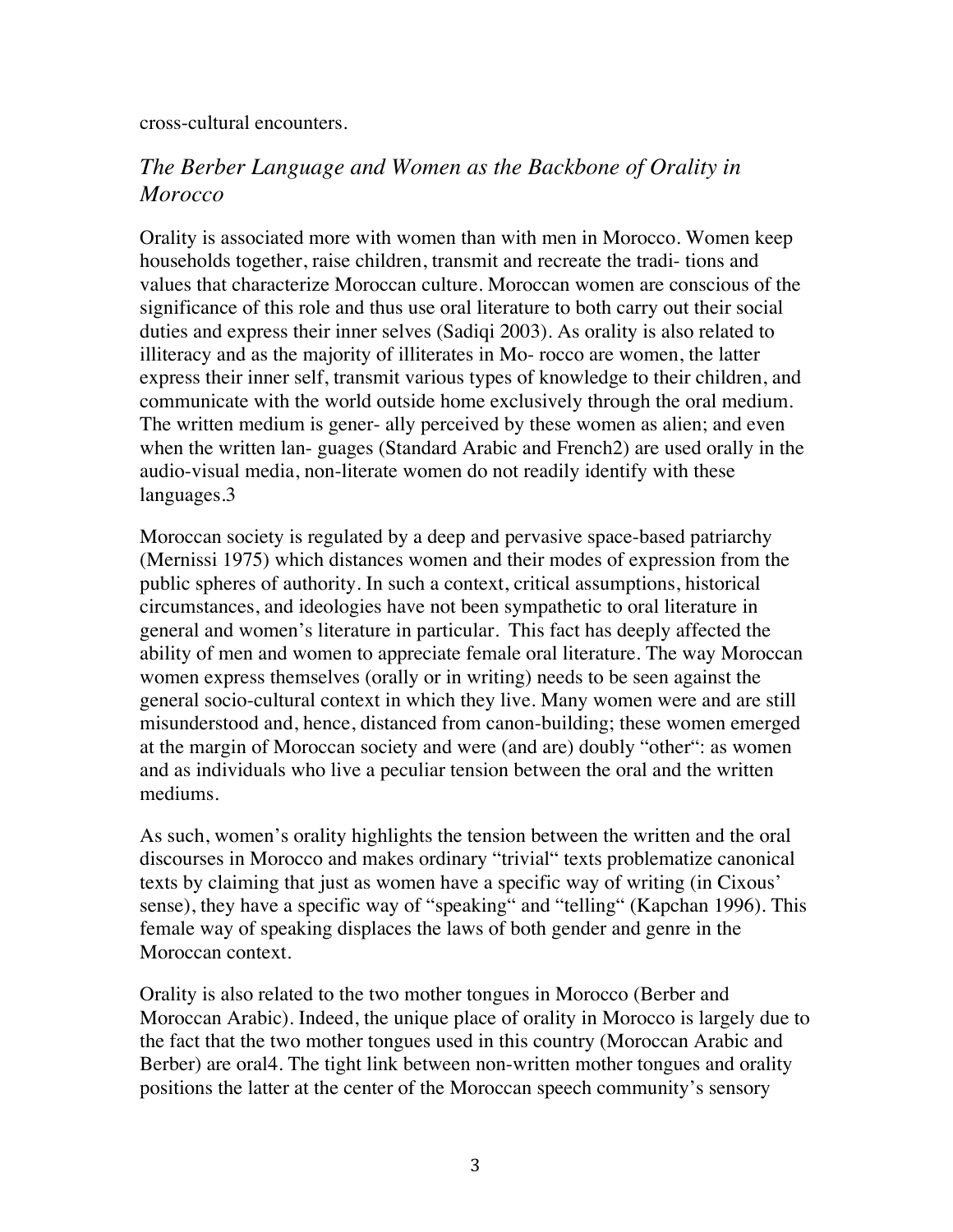experience and makes of it a valuable source of information and a strong locus of cultural values. As such, orality is a powerful system of communication that deeply shapes the way visual and non-visual representations of Moroccan cultural roles.

The place of Berber in Moroccan oral literature is central given the historicity of this language. Efforts are being made at the highest official level to preserve Berber oral literature. Berber is very much of a "female" language (Sadiqi 2003). The contexts in which this language is used are very different from the ones in which Standard Arabic is used, and, hence, the social meanings associated with the former are different from the ones associated with the latter. Unlike Standard Arabic, Berber is neither associated with politics nor with religion in the Moroccan socio-cultural context. The fact that no holy book has ever been written in Berber removes this language from the religious political sphere. The relationship between Berber and religion is explained by Brett and Fentress (1996) in historical terms. According to these authors, the first Berber religion in North Africa was based on Punic dual deities: the male god *Baal* and the female goddess *Tanit* and, as a result of this dual character of religious symbolism, ancient Berber societies were organized into public (or male) space which was the domain of external politics, and private (or female) space which was the domain of internal traditions. Interestingly, although these domains were distinct, they did not oppose each other. With the advent of Islam, a typically monotheist religion, Berber societies had to suppress their female characteristics in the public sphere of authority in order to form part of the (male) world of Islam. The Berber female aspect of ancient Moroccan societies became gradually engulfed in magic and saint veneration. According to Brett and Fentress, present-day Moroccan women's participation in mainstream religion is rather marginal and is often symbolized in female rites and rather "unorthodox" or even "heretical" practices of magic, sorcery, and ancestor/saint veneration. This is evident in the cultural deep-rooted association of women with the *Zawias* (religious sects) and *marabouts* (saints). These practices hindered women's public access to the official language and religion and relegated them to unsanctioned domains, a fact which made women open to constant ambiguity.

Although still poorly understood, women in Morocco are deeply associated with the survival of Berber language and culture. In spite of its disadvantaged position in the Moroccan linguistic market, Berber has managed to survive from prehistoric times to the present-day, thanks to three major factors: Berber's status as a mother tongue, female illiteracy, and the use of French in the Moroccan educational system. As a mother tongue, Berber possesses the dynamism and vitality which characterize this type of languages. The mother tongue status of Berber makes it closer than written languages to people's everyday concerns and worries. Further, being a rural and oral, Berber is used by a great portion of rural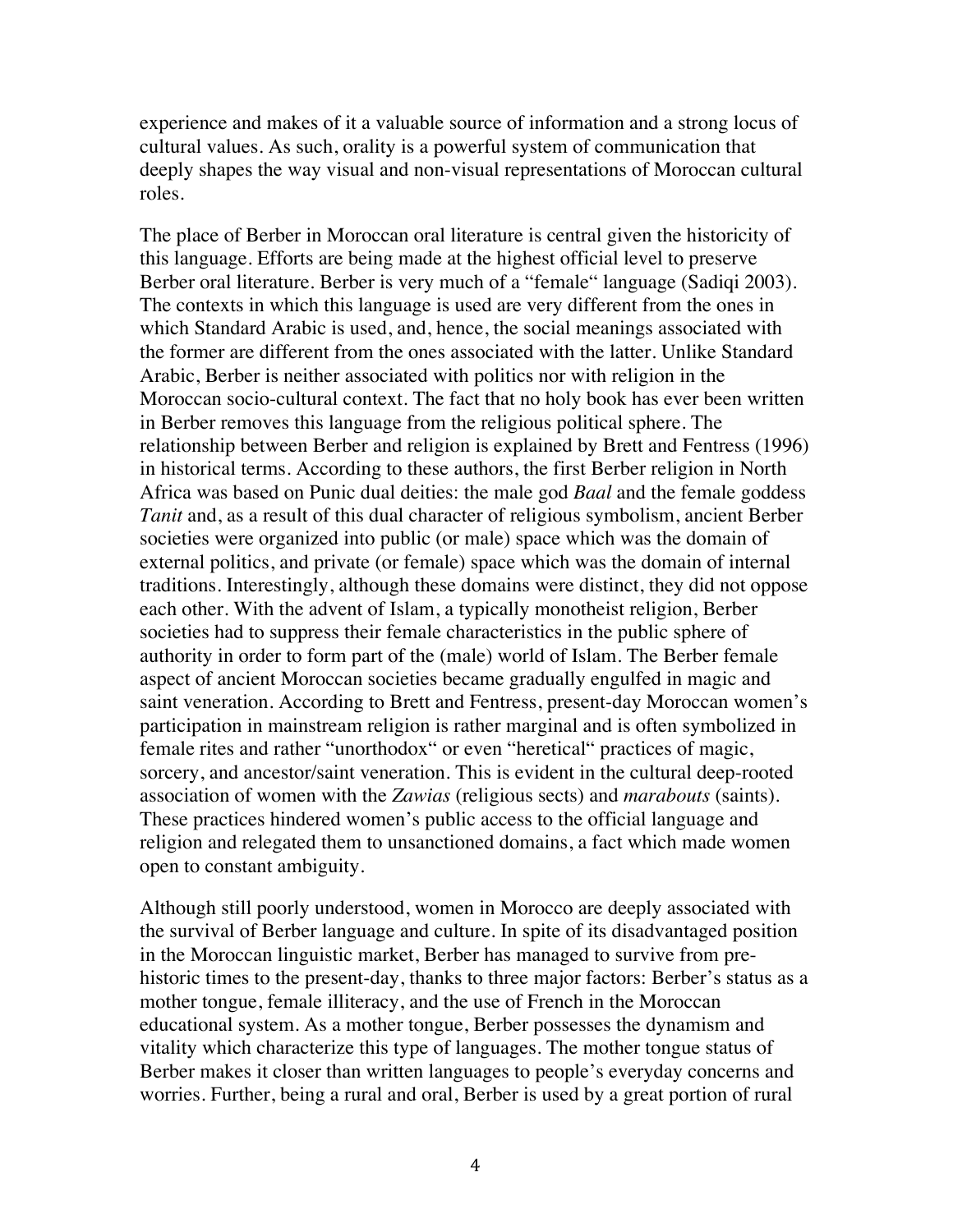and illiterate women. Additionally, the dissemination of education in the French language played a significant role in stripping learned languages such as Standard Arabic and French from religion in the minds of Moroccans. This greatly helped enhance Berber in the face of Islam-linked Standard Arabic.

The factors which helped maintain Berber in Morocco are directly related to women: women, most of whom are illiterate even now, are the ones who first speak Berber to their children, and hence transmit the cultural values of Berber culture. This makes Berber a female language. This does not mean that men do not use this language; it only means that they use it less than women. As a language of cultural identity, home, the family, village affiliation, intimacy, traditions, orality, and nostalgia to a remote past, Berber perpetuates attributes that are considered female in the Moroccan culture. The absence of Berber from the powerful public key institutional areas reinforces these attributes.

The contexts in which Berber is used indicate that this language is undergoing a conscious process of feminization on the part of mainstream language ideology. In other words, the situations in which Berber is used are more and more womenlinked than men-linked. The constant reference of mainstream views in the political parties and the media to Berber as "indigenous," "private," and "traditional" reinforce its feminization. Although the Berber population in Morocco cuts across the social variables of geographical origin, class, level of education, job opportunity, language skills, and marital status, a female Berber monolingual is allowed the least chances of social promotion. Illiteracy and a heavily gendered patriarchal social system render the situations in which Berber is used socially less advantageous than the ones in which Standard Arabic is used. Again, it is not the languages themselves that are "responsible" for the reduced spectrum of chances but their situations of use. It is situations of use that attribute specific social meanings to particular languages. The fact that topics discussed in Berber are in the majority of cases associated to home and hearth limit the use of this language.

#### *Women's Orality in the Making of Moroccan History*

Although quasi-absent from the official recordings of Moroccan history, recent writings in social history reveal women's roles in the making of to- day's Morocco. In addition to recent archeological findings, strong texts like Ibn Khaldun's *Al-Muqaddimah,* gap-reading, and women's written and oral texts I have been gathering, I used the tools I know best: linguistic method- ology and ethnographic study. Linguistic methodology consists in Berber data gathering, transliterating, translating into English and analysis; and ethnographic study in spending time with informants and allocating space for observation. The fact that Berber is my native language positions me as both an insider and an outsider in the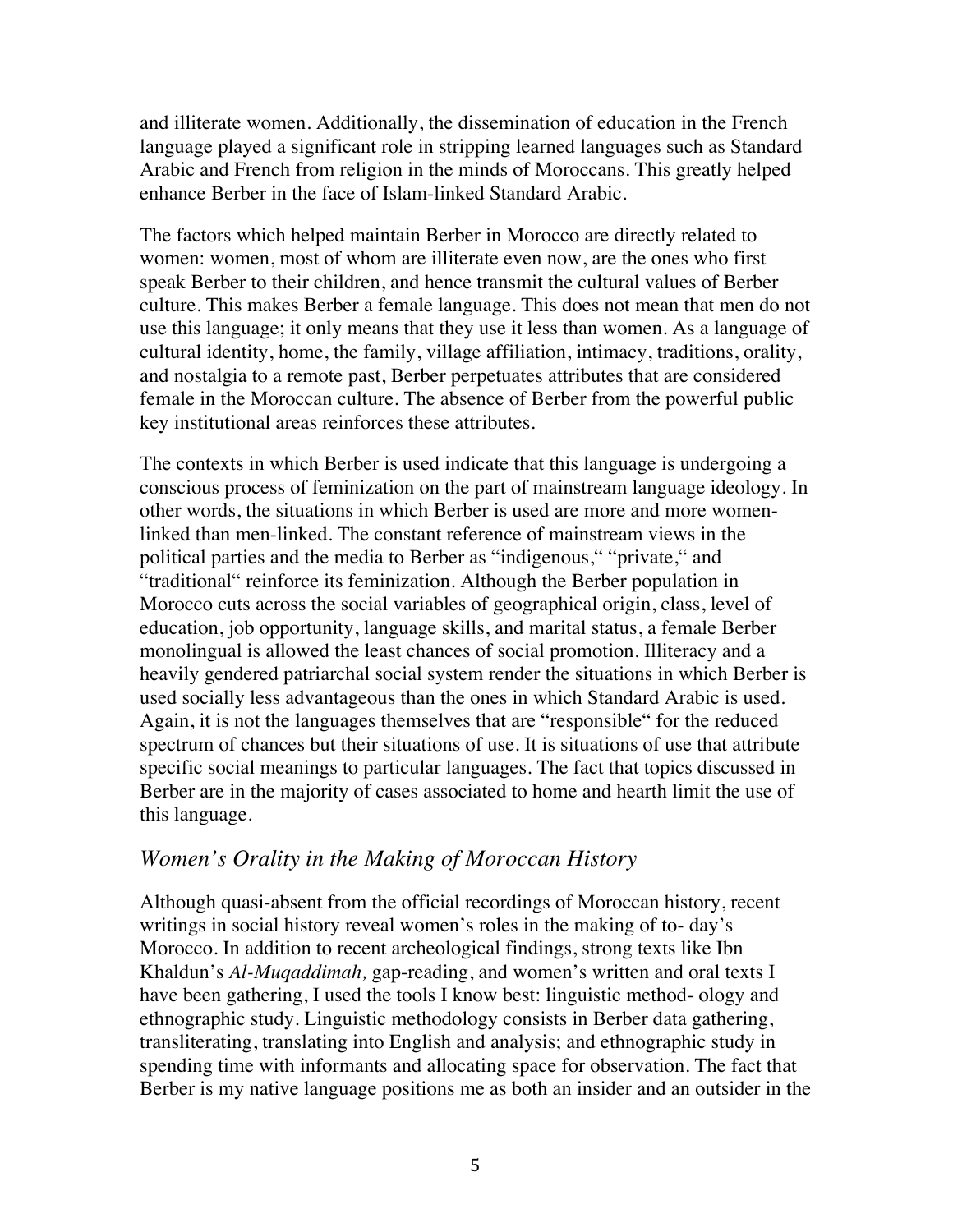process of data gathering, analysis and observation. Overall, the methodology used in preparing this chapter includes both reception and performance in examining women's textual practices from the perspective of consumers, users and readers.

Historically, Berber women have been associated with freedom, boldness, and political leadership. Although it is hard for many people today to conceive of such broad female attributes, Kahina, whose name means "priestess" or "prophetess," was an outstanding Berber queen, notorious army leader and warrior who was born 600s CE in the Aures Mountains in Algeria. Kahina succeeded in temporally holding conquering Arab armies who sought to introduce Islam to the local Berber peoples. According to Marçais (2003), the Berbers of the seventh century were not religiously homogeneous. Christian, Jewish and pagan, Berbers co-existed in what is now Morocco, Tunisia, Algeria, and Libya, and Kahina emerged as a war-leader who could rally everybody during this tense period, and proved amazingly successful at leading the tribes to join together against their invaders. Her reputation as a strategist and sorceress had spread, and she managed to briefly unite the tribes of Ifrikya, the Berber name for North Africa, ruling them and leading them in battle for five years before her final defeat. Kahina took her own life, and sent her sons to the Arab camp with instructions that they adopt Islam and make common cause with the Arabs. Ultimately, Kahina's sons participated in invading Europe and the subjugation of Spain and Portugal.

Berber women's boldness constituted a natural mix in their orality (Marçais 2003). Kahina's speeches and poems were all destroyed after her death, only a short poem titled "My Berber Horse" has survived:

Run, Run my Berber Horse! Never defeated by Arabs Will you forever be!

Berber female leadership relies more on recognized personal power and selfdetermination than on institutionalized authority – hence the lack of continuity in this respect. Berber women's orality has also served as an instrument of language loyalty. Berber women have shown loyalty to their mother tongues and the cultures they carry since time immemorial. A case in point is Tunisia which, being the closest of the Maghribian countries to the Middle East, had its indigenous populations quickly Arabized to the extent that today, only 1% of them speaks Berber. Yet, the Tunisian pop singer, Saliha, achieved tremendous fame in the 1950s with her song "With the Shepherds" in which Djebel Wislat, a region where Berbers lived in mountains and fiercely resisted the Turkish Beylical army in the middle of the eighteenth century is invoked. The song retraces the pains of exile by the Wislatis in diaspora. The women especially suffered humiliation and marginalization. Selma, a woman's name, symbolizes the Waslati women who were forced into exile, poverty, and marginalization as the following excerpt indicates (Sadiqi et al, 2009):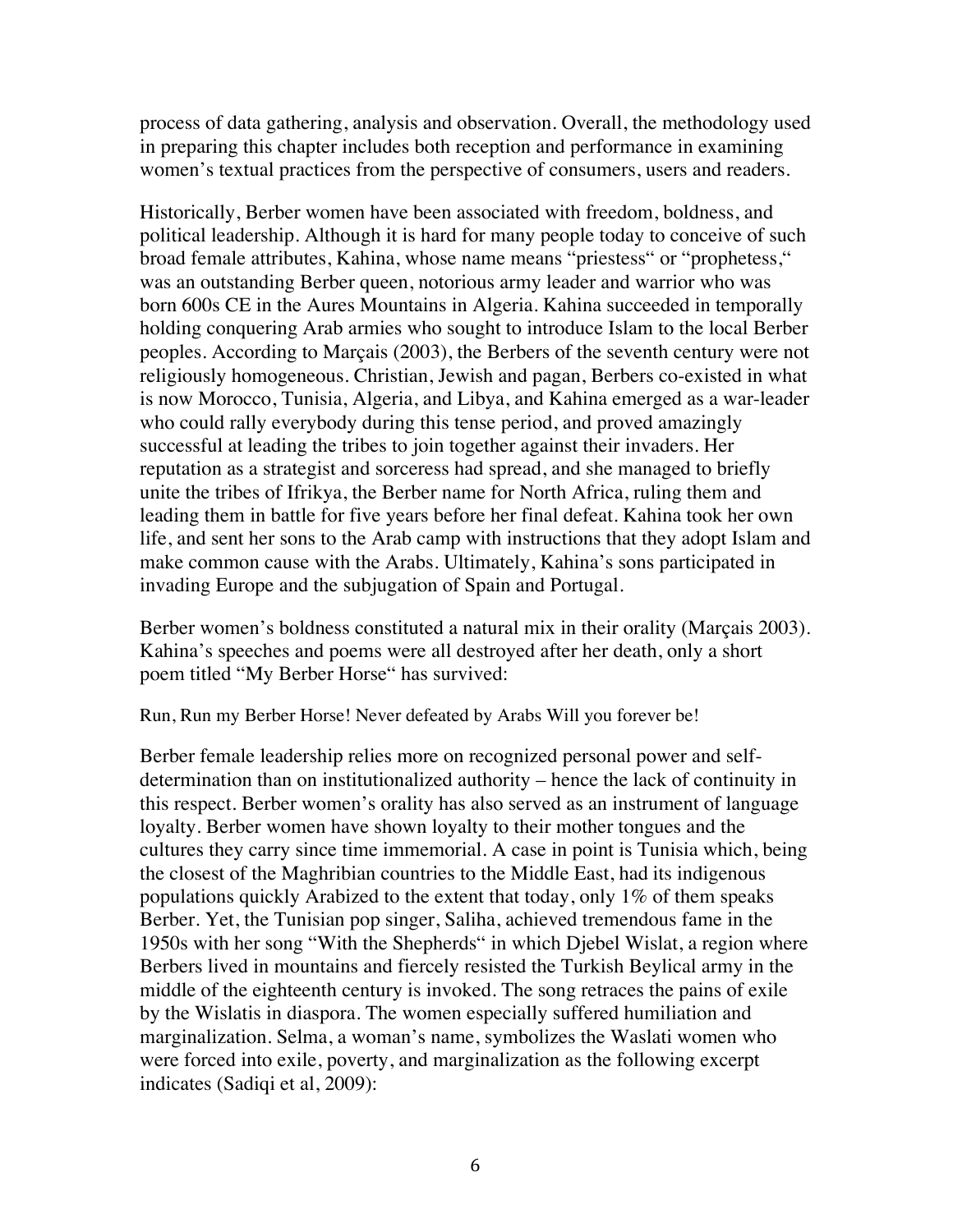#### With the Sherpherds

My child, my beloved At daybreak fell lost O, Selma, my dear! Fate has decided

That people can become black

After being whitePatience, Djebel Wislat Patience, mount of death Misfortune will assail you Exile is our fateDestiny, maledictionOr desire for escapeShall I have peace one day? Or of suffering shall I die!

Language loyalty developed into militancy for language and cultural rights in Algeria and Tunisia. A strong means to pursue vision and engage in public militancy for the revival of Berber, orality started to gain center stage in public life since the mid-1980s in Morocco and Algeria. Fatima Tabamraant (Sadiqi et al 2009) is one of the icons of this revival. A staunch supporter of the writing and teaching of Berber, she never misses an occasion to exhort women to seek literacy in Berber.

Orality came to play a significant role in Morocco's struggle for independence (Sadiqi et al, 2009). Work on the evaluation of the theoretical assertions about the constructed nature of the nation-state in the concrete historical context of Morocco is still lacking. Women's oral texts in this regard bring new analytical methods from social movement theory to the study of colonialism, anti-colonial protest, and nation-building, which clarifies the process by which history, culture, religion, and oral tradition were integrated in the construction of modern Moroccan national identities. This method contextualizes the Moroccan case *vis-à-vis* concurrent anticolonial struggles in other parts of Africa. It also analyzes the roles played by subaltern groups (Berbers, Jews, and women) at the inception of an Arab-Islamic nationalist discourse that subsequently contributed to a political order marginalizing them. Women's oral sources in this respect are primary sources. The colonizers themselves were aware of the importance of such texts as the collections of Berber poetry gathered by Arsene Roux and his collaborators during the 1930s and 1940s show.

The spoken and chanted words of poets like Tawgrat Walt Issa N'ait Sokhman are indeed a site of historical exploration. Not only were her poems instrumental in exhorting young men to fight under colonization but many of them have been transmitted throughout the decades that followed the independence of Morocco and immortalized in popular songs and testimonies that today's social historians use. Such texts are crucial for the rewriting of the history of Morocco as they highlight armed and non-armed resistance in the country. The best-known resistances are associated with male leaders like Mohamed Abdelkrim Khattabi and Allal Al-Fassi, but almost nothing is known of women's resistance to colonization apart from oral texts and testimonies that have been largely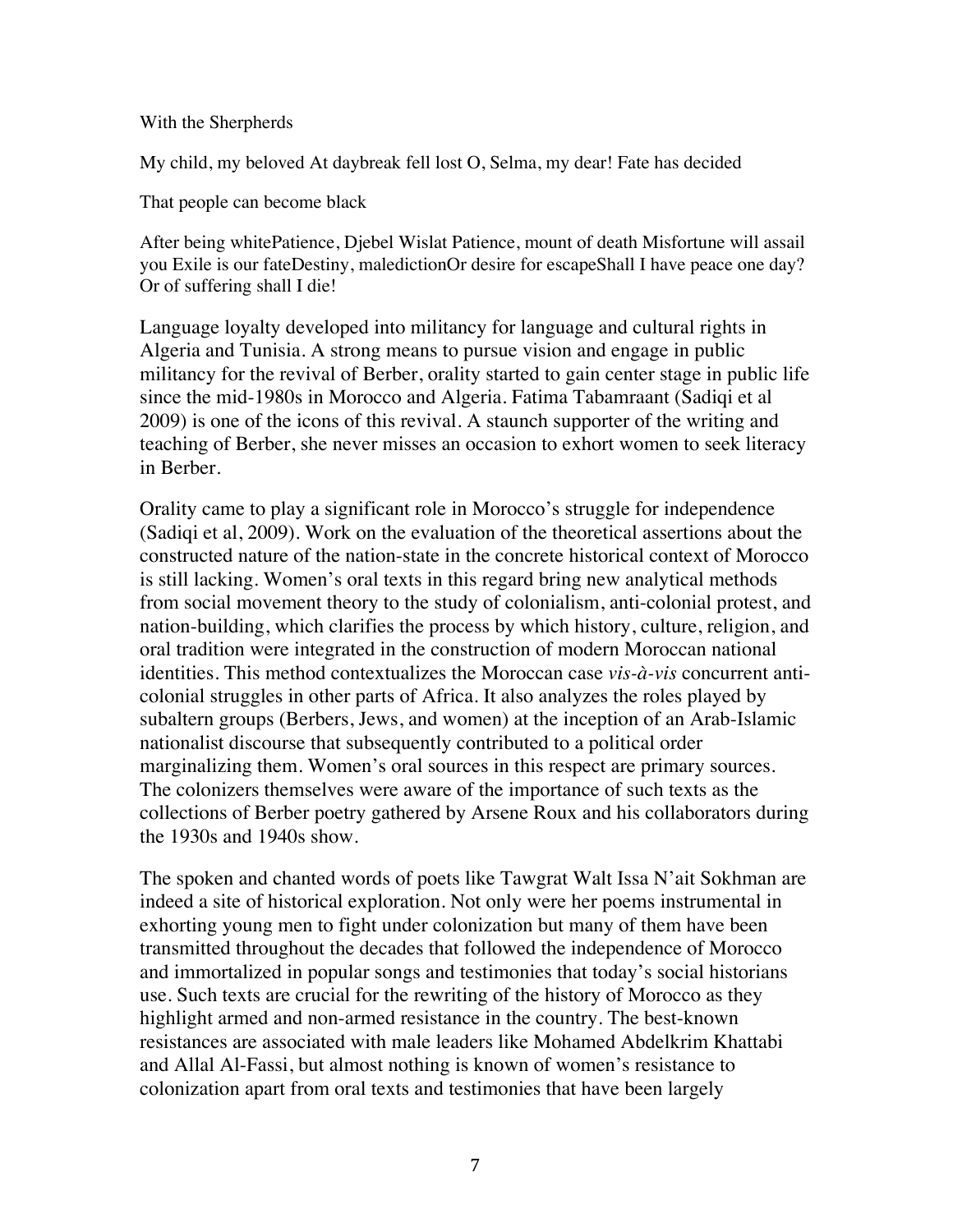marginalized from mainstream resistance literature (Chafik 1982).

Berber women also use orality to invest the powerful field of spirituality and religious authority. Beverly Mack (2004) argues that even those Muslim women who acquire knowledge through the written word often tend to favor oral means of imparting and (re)constructing knowledge. This is certainly true in the case of some Berber women who managed to impose their authority in *zawiyas* (religious brotherhoods) and mosques (Elboudrari 1993; Rausch 2006). A residue of a rich repertoire of women's Sufi didactic poetry is a type of oral texts that women still sing in the south of Morocco. Other women in the region achieved social power through the ability to heal physical and mental illness.

## *Berber Women's Oral Genres*

Although powerful in its immediate location and the deep psyche of the inhabitants of Morocco, Berber female orality should be understood within the overall Arab-Muslim patriarchy where women's voices pertain to the realm of the private (as opposed to the public). Throughout the history of Morocco, political and social power has been constructed mainly on the basis of written culture, and Islam as Scripture was zealously guarded by those who administered political and social power. In this context, orality became reduced to "listening" and "obeying" and reading and writing became the exclusive prerogative of the ruling elite, as opposed to the masses, especially women. Consequently, orality in Muslim culture has systematically been relegated to the footnotes of official history. Serious endeavors have recently been made in the fields of women's studies and social history to valorize women's voices (Sadiqi et al 2009) and various authors have questioned the public/private dichotomy in Berber communities (Schaffer 1985). These and similar endeavors are in highlighting Berber women's oral knowledge and problematizing the whole concept of knowledge, making it also female, creative and innovative.

Berber women's oral knowledge is ancestral, versatile and omnipresent. It is stored in poetry, songs, folktales, and public oratory; it is hidden in Arabophone and Francophone Moroccan literature; it is part and parcel of Moroccan identity. Of the various Berber female genres, four are presented below: poems/songs, folktales, public oratory, and family/cultural oratory.

## *Poems/Songs*

Berber female poets have always existed. Mririda N'Ait Atiq, for example, is an illiterate monolingual poet whose poetry was recorded around 1927 by a French scholar.5 Mririda N'Ait Atiq expressed love at a time when women had no public voice and when expressions of love, even by men, was shunned: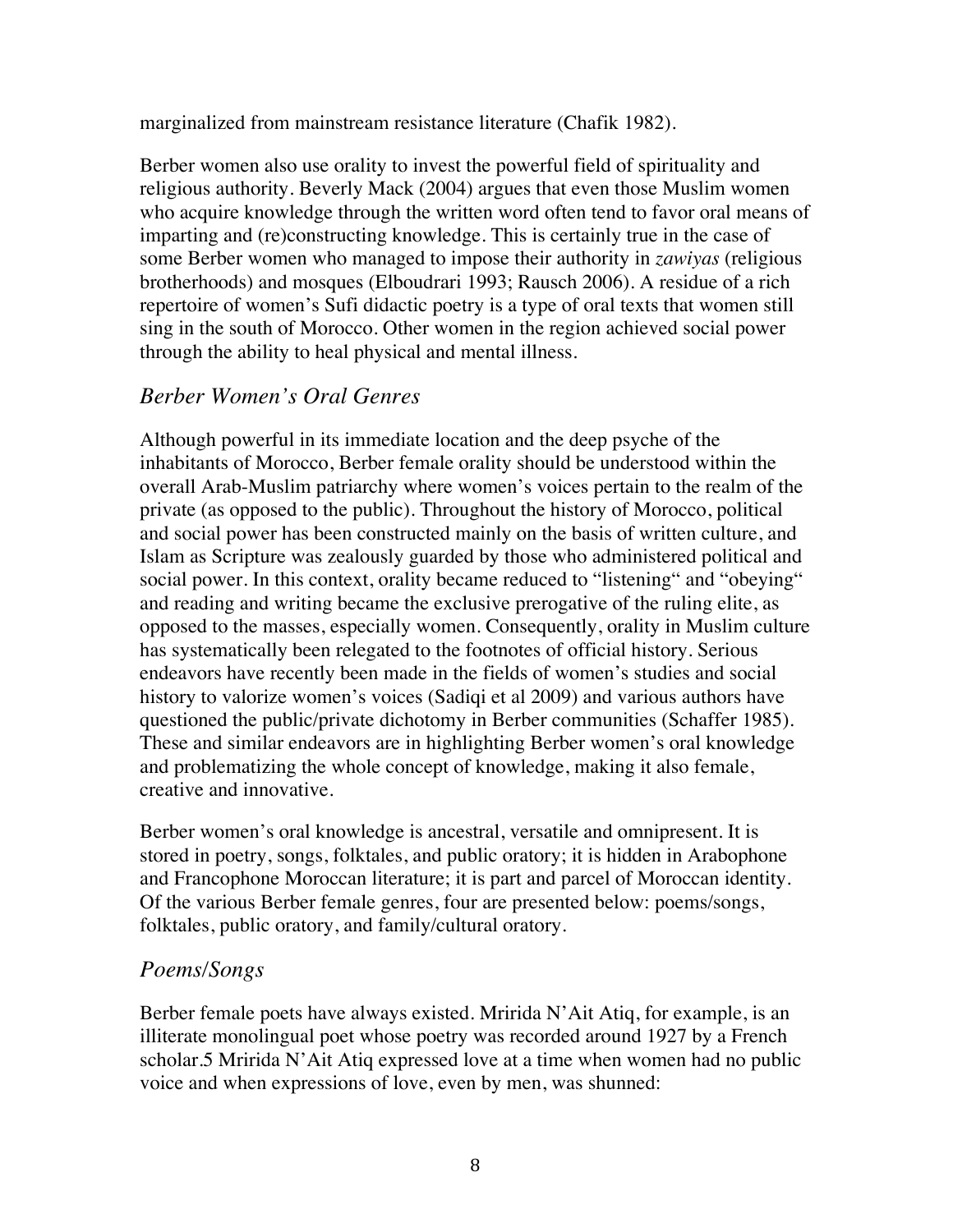In the nights bathed by the moonHe will call me Mririda, Mririda,The soft nickname that is so dear to me For him I will release my sharp 'zrarit', My strident, prolonged 'zrarit',That men admire and women envy.

Although these lines express Mririda's desire to please "men," the real subject matter is that of self, a rather unconventional theme within the overall Moroccan culture. She also says of a man who abandoned her:

He took back my jewels,Did he ever give them me?You who once were my mother-inlaw, Say to your son thatEven his name I do not recall.

In these lines Mririda voices her dissent and condemnation of a husband who exploited and then divorced her. She accepted the divorce as a regain of freedom. The fact that Mririda addresses her mother-in-law, another woman, attests to the notorious power that mother-in-law has in Moroccan culture. This is a strong woman-to-woman language. In the text, the poet speaks of the jewels given by the groom to the bride upon contracting a marriage. These jewels remain the property of the husband who takes them back in cases of divorce. 'Did he ever give them to me?' asks the poet; a simple question that raises the whole issue of Moroccan women's legal rights.

Women are the artists in Berber communities (Becker 1996). Weaving (azda) is a woman's art and traditionally, every tribe, sometimes every family had its own carpet weaving design (Chafik 1982). Berber women sang beautiful verse during carpet weaving. The following lines are an example:

Bless you azdaSo that you be peace.A well-weaved carpetis like a Pacha in front of his tea trayWith a carpet in front of fantasiasHis house full of goods and wherever his there is happiness

Oh bee God gave you the craft of weaving

You produced a weaving that no fingers made.

Songs like the above are not related just to the activities being performed; they are usually popular songs that are known in the community. When asked, these women often replied that singing made them forget about the "harshness" of life and about the "passing of time." As working in fields or weaving are generally considered strenuous jobs, this type of songs often creates solidarity among women and make them valorize their work.

A beautiful genre of Berber female lyrics is called *thamayayt* which is mainly sung in the Middle Atlas mountains in Morocco. Thamawayt is usually sung (or improvised) by a man and a woman as some kind of 'question-answer' dialogue:

Woman: Life has given me no luckMaybe something bad happened to him, or maybe my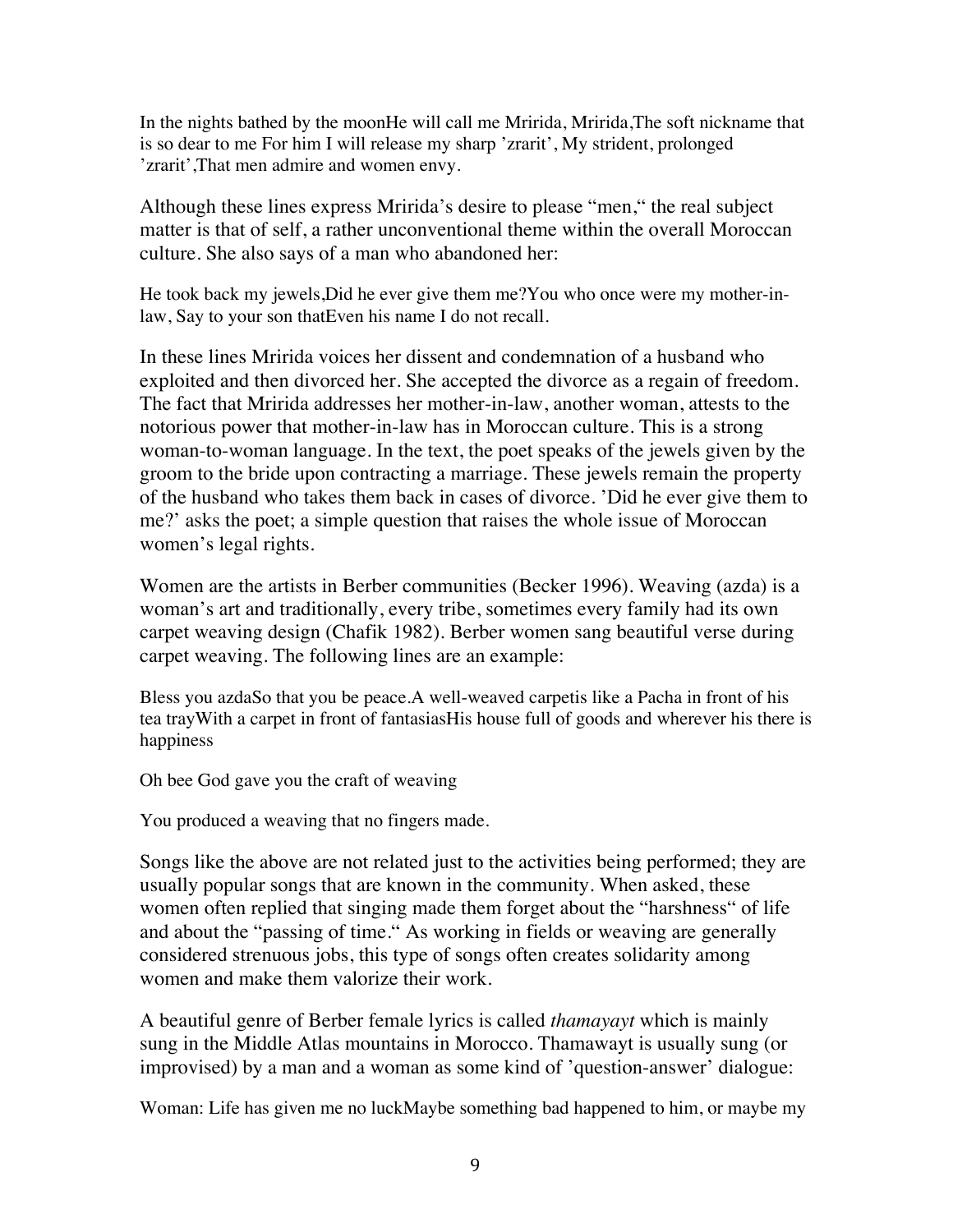life companion does not wish me any good thingsHe does not wish me any good fateTherefore life has given me no luck.Question: Why? And why? O you that my heart has chosen to love Departed so far without we could say farewell?The burn of separation still inhabits me.Why and why? Have you been short of paper?Or if I am out of sight, I become out of heart?Answer: More than an orphan weeping over his mother, I did weep So unbearable to live with an enflamed leaverAnd almost unbearable an enflamed heart.I weep as clouds do over the mountainsTill the grass has grown under my eyes.

## *Folktales*

Female folktales or tales of wonder are told by women, to women, and may describe the lives of women. Although they uphold the values of the dominant patriarchal culture, they are genuine social engines that mix the supernatural, miracles, and the metaphysical. Folktales do not generally have a unifying topic; they constitute a set of "sub-topics" loosely held by theme rather than by time. Overall, the structure of Berber women's folktales is highly complex and exhibits specific external and internal characteristics. So far as external aspects are concerned, these folktales are characterized by three aspects: a beginning, a variable set of connected episodes, and an ending. Internally, the narratives are both non-chronological and atemporal. The most salient information in Berber women's folktales is generally encoded in a distinctive way from the rest, that is, in the most relevant way from the storyteller's point of view. For example, in the *Fadma mzel aytmas* folktale (reported in Peyron 1997), the storyteller focuses on the virtue of persistence and keeps returning to it in various forms through the use of suspense until the story ends with the victory of the persisting woman. The tales generally develop in a cyclical fashion in the sense that sometimes the details of events do not relate to the preceding or subsequent events.

When actually telling a story, women generally show an eagerness to provide the maximum background to their folktales. Further, while telling the stories, women sometimes intervene before each major event of the tale. The importance of background information resides in the fact that it situates the tale in physical, as well as psychological, time and place. Storytellers also pay attention to small and accurate matters of details which lead to the major events. Moroccan women's strategies in storytelling may be qualified as digressive in the sense that they repeat and often shift quickly to new topics.

As in the tale of *Fadma mzel aytmas,* the descriptions in Berber folktales generally center around events and main characters. However, in the actual telling of the stories, glimpses of the storyteller's life experiences may be "projected" onto the story; the story is never repeated in the same way even by the same woman. These insertions are used by the storyteller as an empowering means of self-assertion. Events in the tales are not always described in the sequenced way in which they took place. Furthermore, the storytellers do not concentrate on a particular event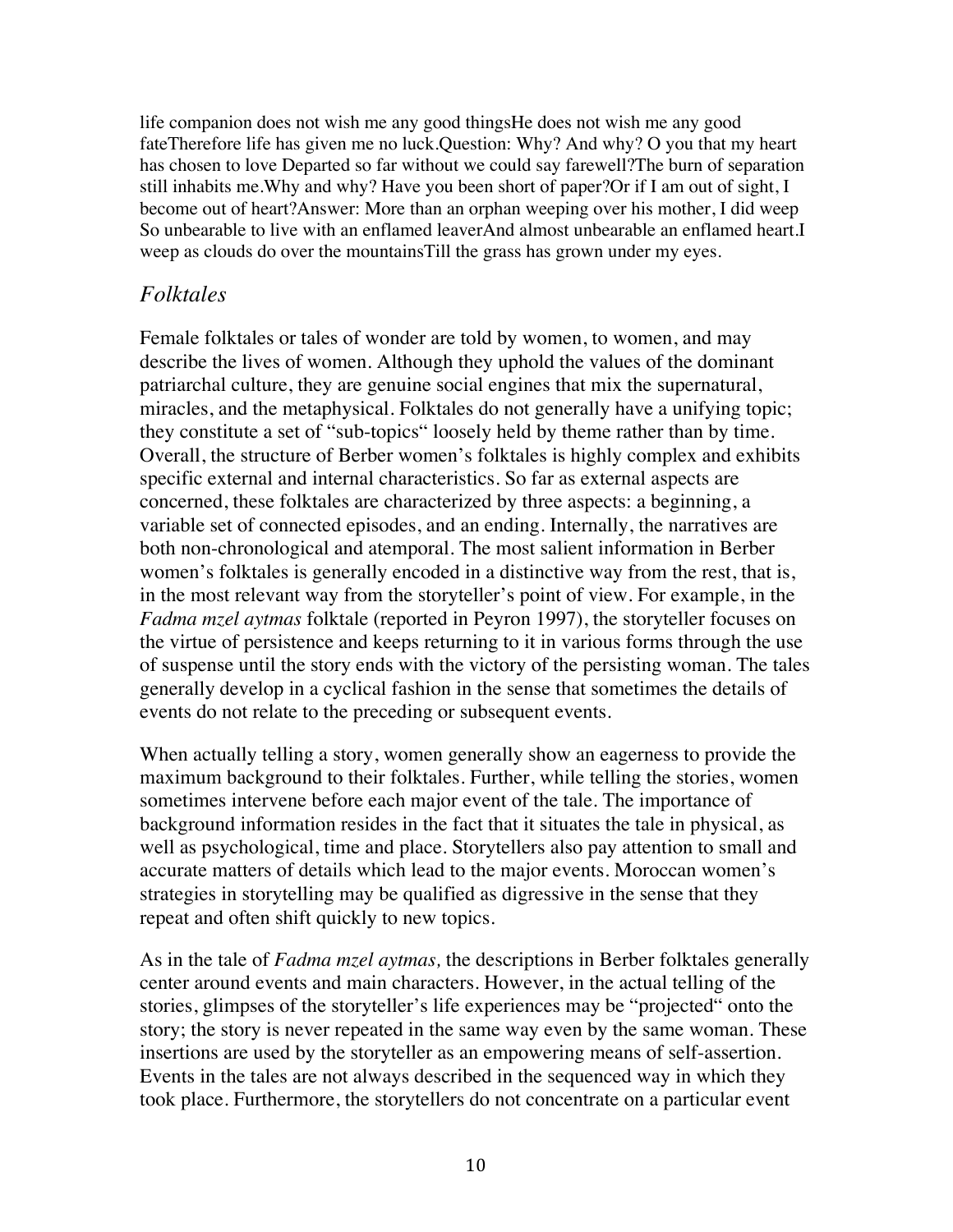which they take to be essential; they usually stress the characters' role in the family and the culture of the village. In other words, they stress the cultural identity and specificity of the social group they belong to. Further, storytellers include a considerable amount of non-verbal behavior. They use paralinguistic features like articulation features, increase in voice volume, laughter, variations in intonation, change of pitch volume, change of tempo, encouraging minimal responses, as well frequent touching, hand holding, hand gestures, facial expression, tilted heads, sustained gaze, locked-eye gaze, and nodding. Given the oral nature of storytelling, body language and non-verbal behavior have the function of supporting women's storytelling and highlighting its centrality for the audience. Female storytellers take folktales so seriously that they tend to dramatize events and overemphasize actions. When describing events or characters, the storytellers do not respond easily to back-channeling by the audience with the aim of stressing the "seriousness"' and "importance" of their tales. The significance of folktales for these women is taken for granted; they perceive the tales as vehicles of values that often happen to be theirs. For storytellers, there is always a morale to every story. A way in which female storytellers highlight the significance of a tale is by generously giving information about themselves. In involving themselves, Moroccan women attribute vision to themselves as "anticipators" of events and actions, without, however, overtly committing themselves. They make frequent use of reported speech, as well as of moral judgments and critical evaluation.

Storytelling is also perceived by women as a strong means of maintaining and perpetuating power inside the family, especially in rural extended family households. Grandmothers reinforce their status in the family by establishing strong ties with the younger generations through deliberately postponing the end of a story until the following night, thus creating continuous suspense. These storytellers create rapport through stories and often give the impression that what they do not say is as important as what they say. In a sense, these women create their own power. This shows that women's language is not powerless. Moroccan women's storytelling strategies are understandable in settings where older women feel that younger daughters- in-law are exceedingly gaining power through having children and, thus, seek to have some control over the parents through their children. Older women, usually grandmothers, telling long tales, are far from being simple-minded entertainers. They have strategy, exhibit powerful thinking and memory, as well as a skillful use of psychological knowledge of human beings. Through storytelling, women generally make the possibility of transforming the world easier to grasp.

On a more abstract level, storytellers fight oppression and resist patriarchy in their own ways. They often create a world of their own and use the linguistic resources that are available to them to express women's (their own) intelligence, wit and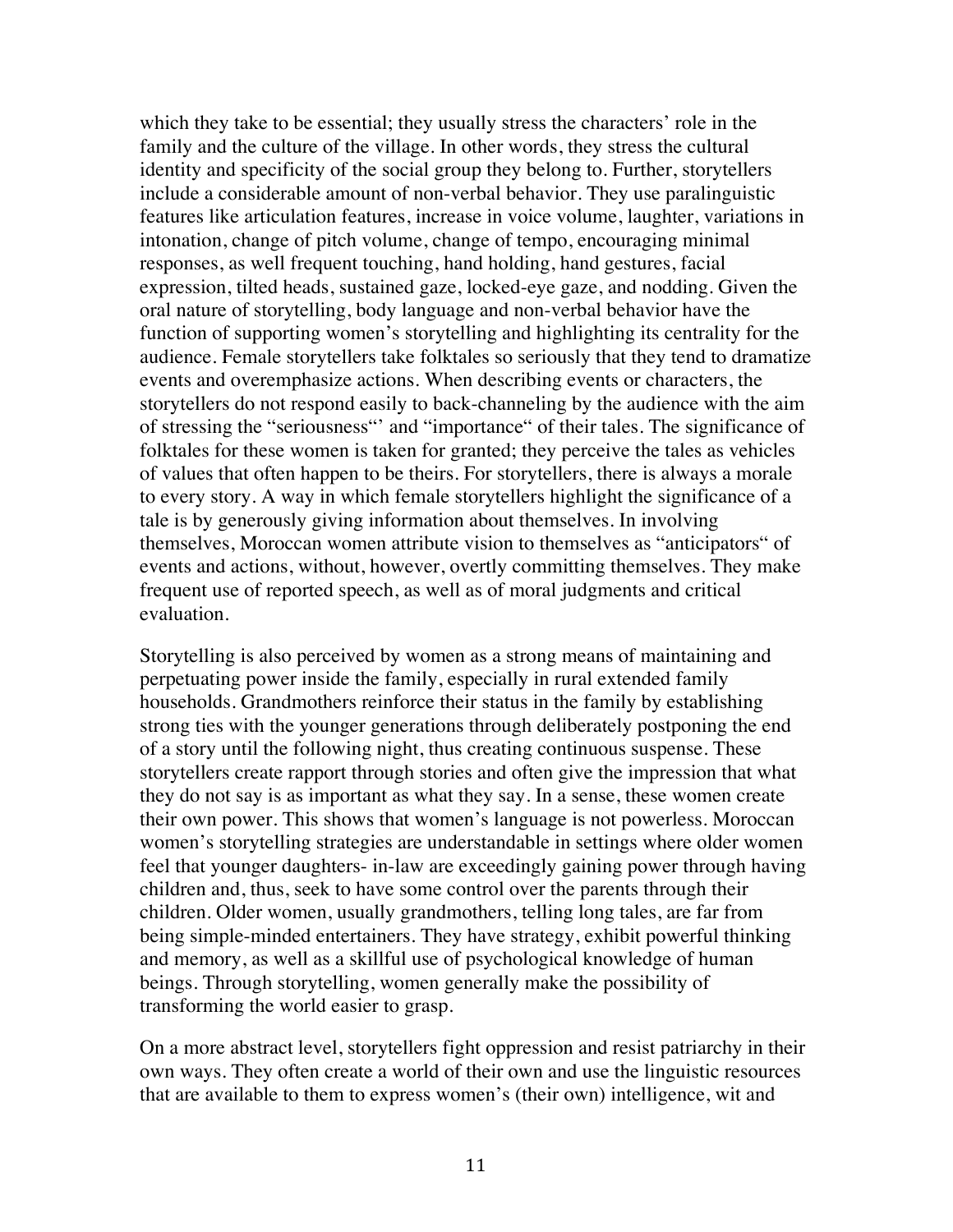victory over men in stories. In this way, storytelling may be perceived as a reaction to marginalization through the use of intelligence and cunning. This intelligence is often referred to as *kayd* "cunning," "deceit," "deception," "'treachery," or "raft." It is both admired and feared in Moroccan society. In sum, storytelling is used by Berber women to produce a specific type of oral knowledge that stretches the boundaries of acceptable gender roles in the Moroccan sociocultural context.

#### *ħalqa (market place public oratory)*

ħalqa (market place public oratory) is a site where gender is performed in the literal sense of the word (Kapchan 1996). It usually takes place in specific public rural and urban marketplaces. Although the ħalqa oral genre of literature is dominated by men, women have started to appropriate it. The ħalqa discourse is loaded with mysogynistic ideology: women are usually portrayed as agents of "social pollution" and *fitnah* "social chaos." This discourse is also characterized by the frequent use of taboo words and expressions which are legitimized by frequent reference to religious sanctioning expressions like *la* ħya *f ddin* (there is no shame in religion). This makes the ħalqa discourse a curious hybrid combination: it is both religious and obscene. This discourse is also characterized by a frequency of oaths, testimony, curses, monologue, and blessings, and is often geared towards involving the audience in the various oral performances.

Moroccan female marketplace public orators are doubly marginalized in the Moroccan culture: as women and as low class. These women are usually poor, illiterate and old. They usually address an audience of men and deliberately hold the same type of misogynistic discourse as male orators to gain acceptance in a place which is alien to them but where they have to survive. Although using a misogynistic discourse is not feminist, the very presence of women orators in Moroccan marketplaces certainly is. Kapchan (1996: 165) says in this respect:

This [ħalqa's] feminized discourse, although full of patriarchal traces, nonetheless spins out from itself aetiolating its own boundaries, feeding on its own excess and metamorphisizing into other forms.

Like female poets and storytellers, female market place orators are survivors in a socio-cultural context which denies them rights. They fight exclusion in the alien public sphere and assert themselves by having and holding attention in contexts which call for a great amount of courage, self-confidence, and self-control. In so doing, these women transgress the gender roles that the Moroccan culture assigns to them and endeavor to make their voice heard, albeit at the price of facing more marginalization.

One of bastions of women's orality is the family. Moroccan women have always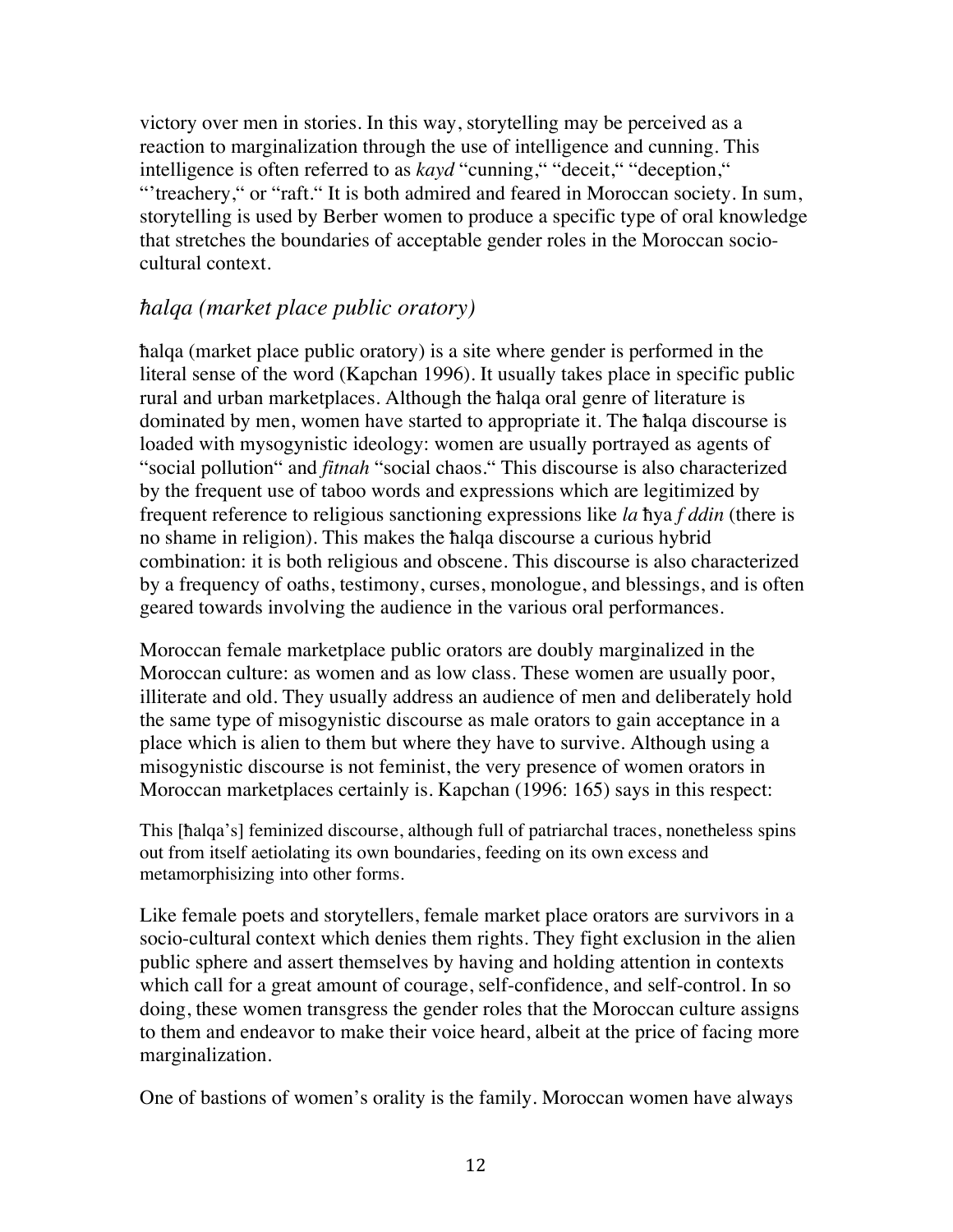been associated with the family. All of women's family functions have been significant for the family structure; from wives, sisters, female in-laws, to mothers, they are the ones who have been shaping and transforming the deep cultural views and values on the family. The most culturally significant family events, namely, marriage, birth, circumcision and death, are historically celebrated, transformed, and transmitted by women's songs and rites. These family rituals are accompanied by songs, music, drums and dancing which often describe the family ceremonies, their significance in keeping the kin united. For example, marriage songs describe the three stages of a wedding: the *dfu'* (day of offering gifts and presents to the bride), the *henna* (a traditional ceremony of hand and feet decorating performed for the bride prior to the wedding ceremony), and the *dakhla* (the physical meeting of the bride and groom). The bride is ushered to her would be husband's house by her female kin. The songs also depict the traditional hospitality and generosity of Berber families. In the Berber wedding songs, the bride's mother usually expresses feelings of joy and sadness, as she is happy to wed her daughter; "you are better than a beautiful singer," but also worried that her in-laws mistreat her; she advises her daughter to be watchful. Local versions of the same songs are found throughout North Africa.

In Morocco, family-related rituals are centred on sexuality, often dominated by women. To avoid social anxiety, caused by a clash of women's power rituals and the patrilineal system of kinship whereby descent is validated by paternity, women mitigate this by the use of Henna, religion and family ties.

Rituality is linked to blood, taboo and women in Berber culture. The most culturally significant rituals accompany events such as births, circumcision, marriages, and death, magic, and saint veneration. Blood is related to sacrifice and women's life cycles such as virginity, menstruation and menopause which all involve blood. As for taboo, some of the strongest taboos function as a means to control and socially sanction women in heavily patriarchal communities. In defiance to this heavily patriarchal system, Berber women use rituals to maintain power in an outside the family. These rituals include family events, magic, and saint veneration.

Berber women's rituality is also linked to saint veneration and spirituality (Rausch 2006). Various scholarly studies on Berber language and culture have associated women with saint veneration. However, these studies have in the majority of cases dealt with the topic from a male point of view in which women's "popular" religion is regarded as less worthy than men's orthodox and "right" religion. For women, saint-veneration is a ritual. Women visit saints for a variety of reasons: search for solace, expressing faith, socializing with other women, talking about deeper concerns, or simply enjoying a moment away from a harsh reality.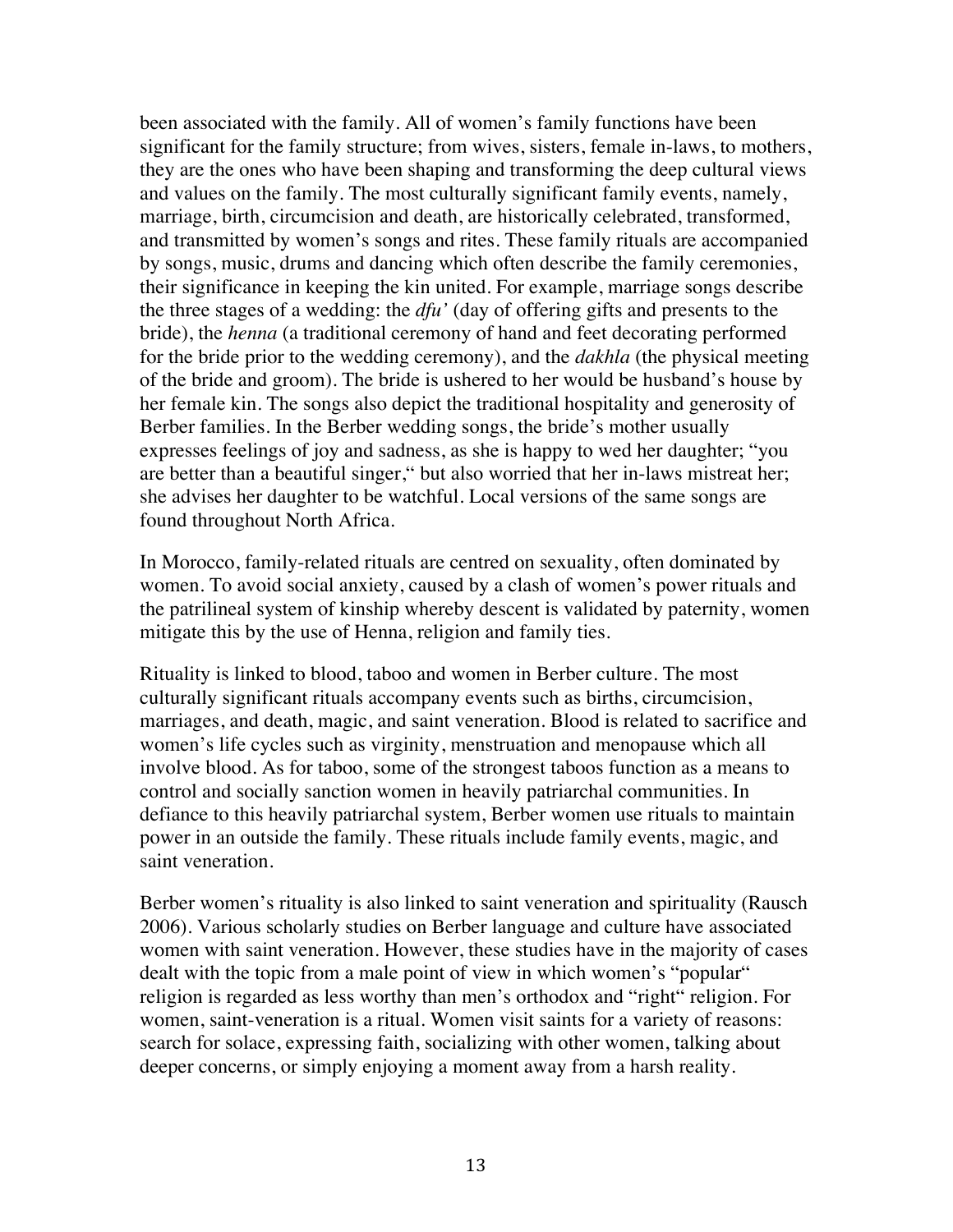In the pre-Islamic era, people worshipped gods and goddesses. With the coming of Islam, this type of worship was banned as "heretical," and as Islam was revealed in a patriarchal system, women were relegated to the private space. They instead resorted to saint visiting.

Today, saint veneration in Berber culture often involves pilgrimages to the tombs of pious ones (igrramn "male marabout," *tigrramin* "female marabouts"). In doing so, women often seek counsel and blessings but lack the means to make the more orthodox *haj* to Mecca. While intercessors between God and the believer is forbidden in doctrinal Islam, women have kept this tradition alive. According to Justinard's 1933 volume on Moroccan Sahara history to the 16th century, great saints lived in the 16th century in the southern region of Morocco and up to now, regular *moussems* (festivals) continue to draw Berbers from as far away as Europe. This type of saint-veneration is called "popular religion" in Morocco. Whereas men adhere more to orthodox Islam, women prefer saint-veneration. The type of teaching acquired in saint-visiting may be termed "knowledge" which may be acquired by illiterate women as opposed to schooling which is more acquired by men. Female participation in annual *moussems* is impressive as saints are regarded by women as semi-mythical historical figures. As for art, it is mainly focused on carpet-weaving and cloth- making (Becker 2006).

#### *Conclusion*

Berber women's oral expressions are a deeply culture-bound knowledge that, while transmitting preoccupations of the self, transcends them to the level of the local community, the nation, as well as the spiritual. As such, this experiential knowledge does not need a formal canon to exert transforming power on both the self and the environment. In producing oral and symbolic knowledge of a specific type, Berber women are not mere conduits of this knowledge; they are social critics who give us accounts of underlying social and historical trends and use analytical tools. This is why their knowledge has persevered. Scholars of literature and culture need to go beyond their ideological blinkers and look at orality as a complex and dynamic phenomenon rather than as the primitive condition from which written cultures emerged. Only then will we have a more adequate account of "world literature" and "world culture," going beyond the one-sided gendered and class-based view that many scholars have conventionally presupposed.

### Notes

 $1$  Speech in Moroccan culture is inherently dependent on the private and public dichotomy. Public and private speeches are two distinct acts: whereas the former is geared towards keeping appearances and, thus, is far from reflecting facts, the latter is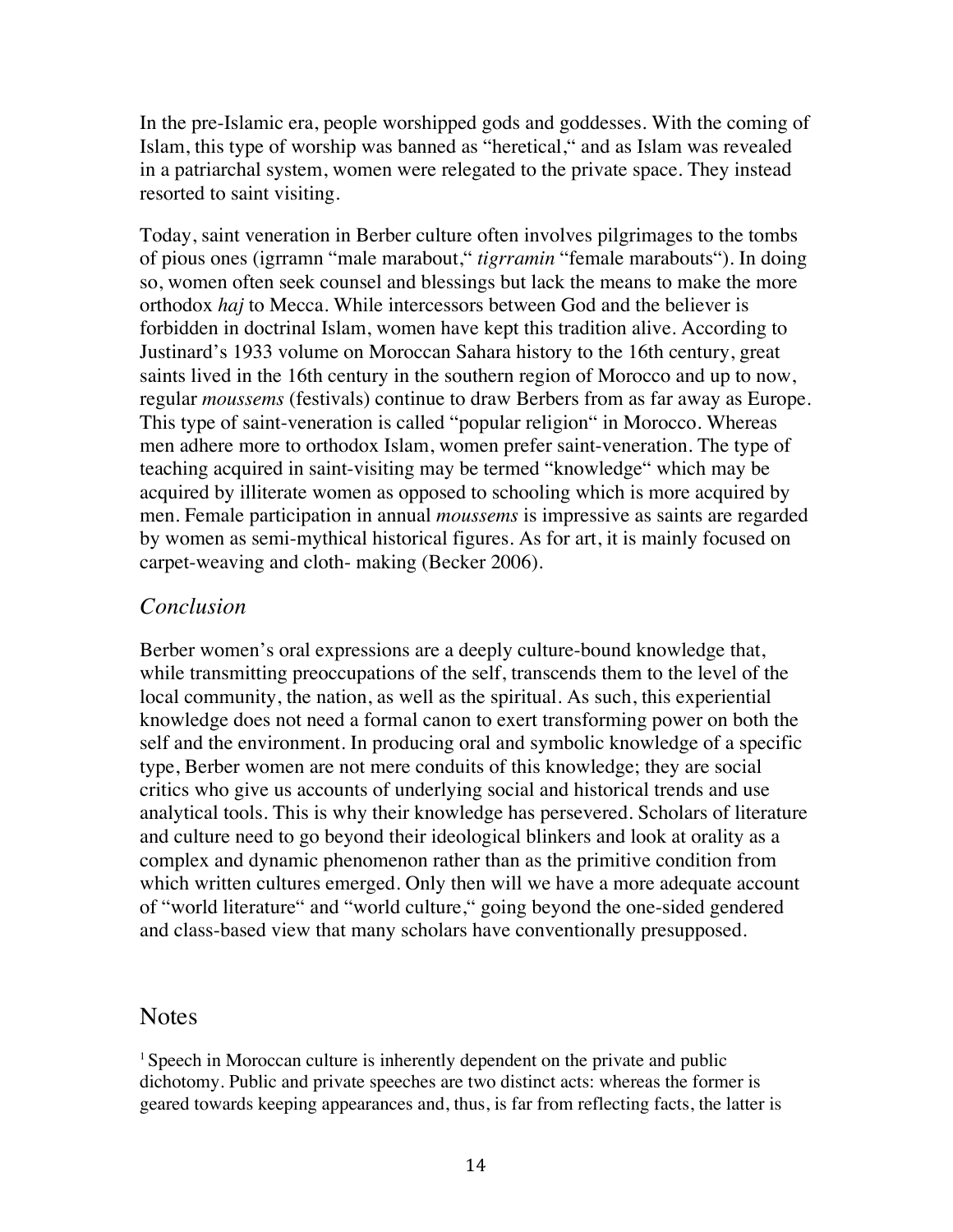more personal and direct.

2 Four main languages are used in Morocco: Standard (written) Arabic, French, Berber, and Moroccan Arabic. Whereas the former two have written versions, the latter two are still perceived as "oral" languages in spite of the fact that Berber has its own Alphabet and started to be taught in some schools since the end of the last century, and the Moroccan Arabic may be written in the Arabic script.

<sup>3</sup> Most of them identify with Egyptian films because the latter are channeled through the typically oral Egyptian dialect.

<sup>4</sup> Although Berber has now a written form and is is being introduced in the Moroccan educational system, it is still considered an oral language.

<sup>5</sup>Mririda's poems were translated from Berber into French and published in 1959 by René Euloge in a book called *Les Chants de la Tassaout.* Some of her poetry was translated from French into English by Sadiqi (2003).

## Bibliography

Becker, C. (2006). *Amazigh Arts in Morocco.Women Shaping Berber Identity.* Austin University of Texas Press.

Brett, M. and E. Fentress.(1996). *The Berbers.* Oxford: Blackwell.Chafik, M. (1982). Pour l'Elaboration du Berbère 'Classique'à Partir du Berbère Courant.

In *Actes de la 1ère Rencontre in Actes de l'Université d'Eté 'Agadir*, pp. 191-197. Ennaji, M. (2005). *Multilingualism, Cultural Identity and Education in Morocco.* New

York: Springer.Folley, J. M. (1991). *The Theory of Oral Composition.* Bloomington: IUP, Chapters 1 & 2. Henige, D. (1988). "Oral, but Oral What? The Nomenclatures of Orality and Their

Implications" in *Oral Tradition,* 3/1-2 (1988): 229-38.Ibn Khaldun, A. *The Muqaddimah, An Introduction to History.* Tr. Franz Rosenthal,

Bollingen Series XLIII. Princeton University Press, Princeton, 1967 3 Vols. Kapchan, D. (1996). *Gender on the Market.* Philadelphia: University of Pennsylvania

Press.Mack, B. (2004). *Muslim Women Sing: Hausa Popular Song.* Bloomington: Indiana

University Press.Marçais, G. (2003). *La Berbérie Musulmane etl'Orient au Moyen Age.*  Casablanca :

Editions Afrique Orient.Ong, W. (1999). *Orality and Literacy: The Technologizing of the Word.* London: Methuen,